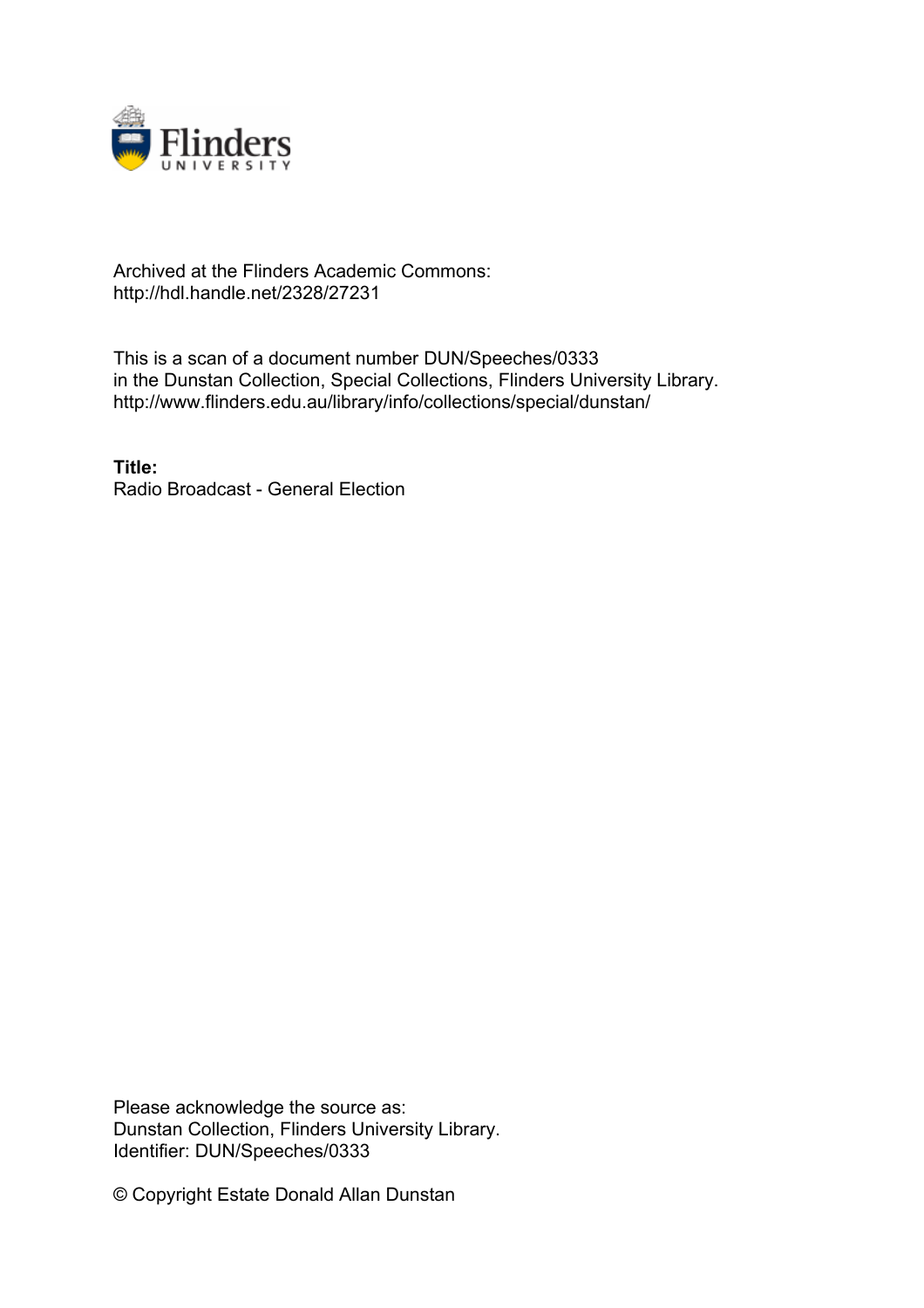## RADIO BROADCAST BY DON DUNSTAN. GENERAL ELECTION.

Every citizen in our community should have the right to an effective voice in the laws which govern him since he has to live subject to and is affected by those laws. In South Australia, of course, that has never been so. A majority of citizens has on most occasions not been able to elect a Government. But in addition to this, in order to pass laws through Parliament, Bills have to go through two Houses, and the Upper House, the Legislative Council, is elected not by all the citizens of the State, but only by a few of them, mainly upon a property-owning basis.

The Labor Party believes that every citizen should have a say with every other citizen in what the law should be. And that means that electoral districts should contain substantially the same number of voters to elect each member to Parliament, and that every citizen should vote for both Houses of Parliament.

The present Government has its clearest policy set completely against this. The Liberal Party'sstated policy is maintenance of the present suffrage for the Legislative Council - and in that Council, time and again, policies voted for by the majority of citizens have been refused passage into law. Let me just give you a few examples:-

- The Government Insurance Office was refused.
- Provision that every worker in the State should have the right to go to an industrial tribunal for fair wages and conditions to be ordered was refused.
- Truth in advertising was thrown out.
- Reform of the South Australian Constitution, including the Constitution of the Upper House was rejected.

Laws prohibiting discrimination against aborigines Dunstan Collection, Special Collections, Flinders University Library.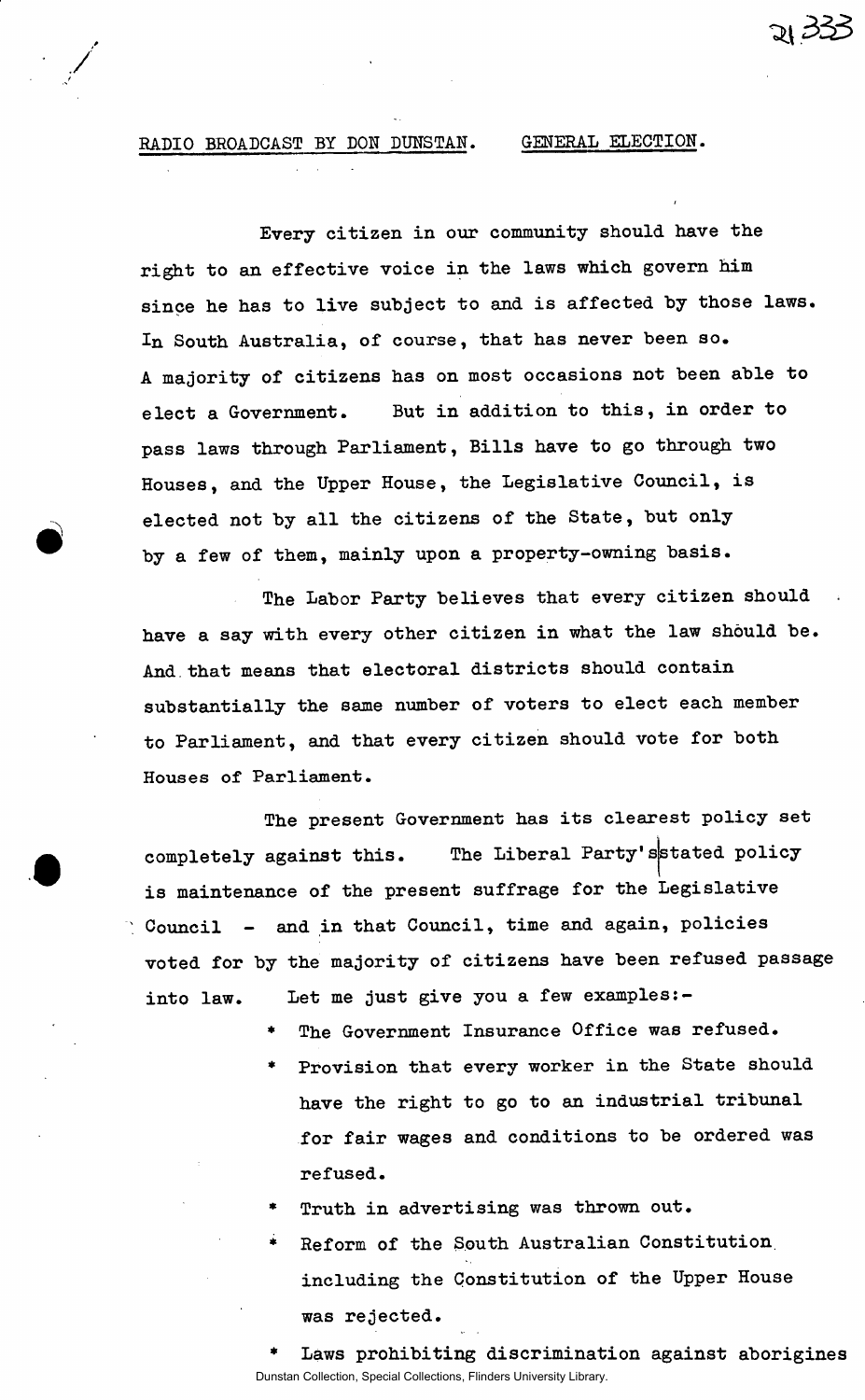were thrown out. The Legislative Councillors refused to give aborigines on their lands the same mineral rights that the majority of the rest of us enjoy.

The Legislative Council creaks to attention whenever some matter of privilege or pelf is affected. In the words of its Chief Minister, it considers that it knows regardless of how people vote, the general will of the people, and when the general will is expressed, then it says it knows what is best for the people. It has even called itself "the permanent will of the people".

The Labor Party states clearly as its policy that one vote-one value and adult suffrage for both Houses of Parliament will be in the forefront of its legislative programme. Labor will also set out to remove other restrictions upon your freedom to act as citizens. We started to do so when we were last in office when we changed laws relating to licensing of liquor and gambling. At the moment, raffles are very widespread in South Australia, but every so often somebody gets hauled before the Court for<br>running one for a sporting or charitable body. This is a *• M*  running one for a sporting or charitable body. This is a sporting or charitable body. This is a sporting or charitable body. This is a sporting or charitable body. This is a sporting or continuous continuous continuous con ridiculous situation. ridiculous situation. The Labor Party proposes to remove from any restriction such raffles as are now peddled at church bazaars and even on occasion by police officers. For the other major raffles, we will provide a licensing system to ensure that the proposed beneficiaries get the money,

Labor, in a further democratic move, will remove restrictions upon 18-year olds who ought to be able to vote and make contracts and to do all the other things which adult people can now do. Our Bill to give effect to this measure was rejected by the present Liberal Government, but it will be an early legislative measure by a Labor Government when it